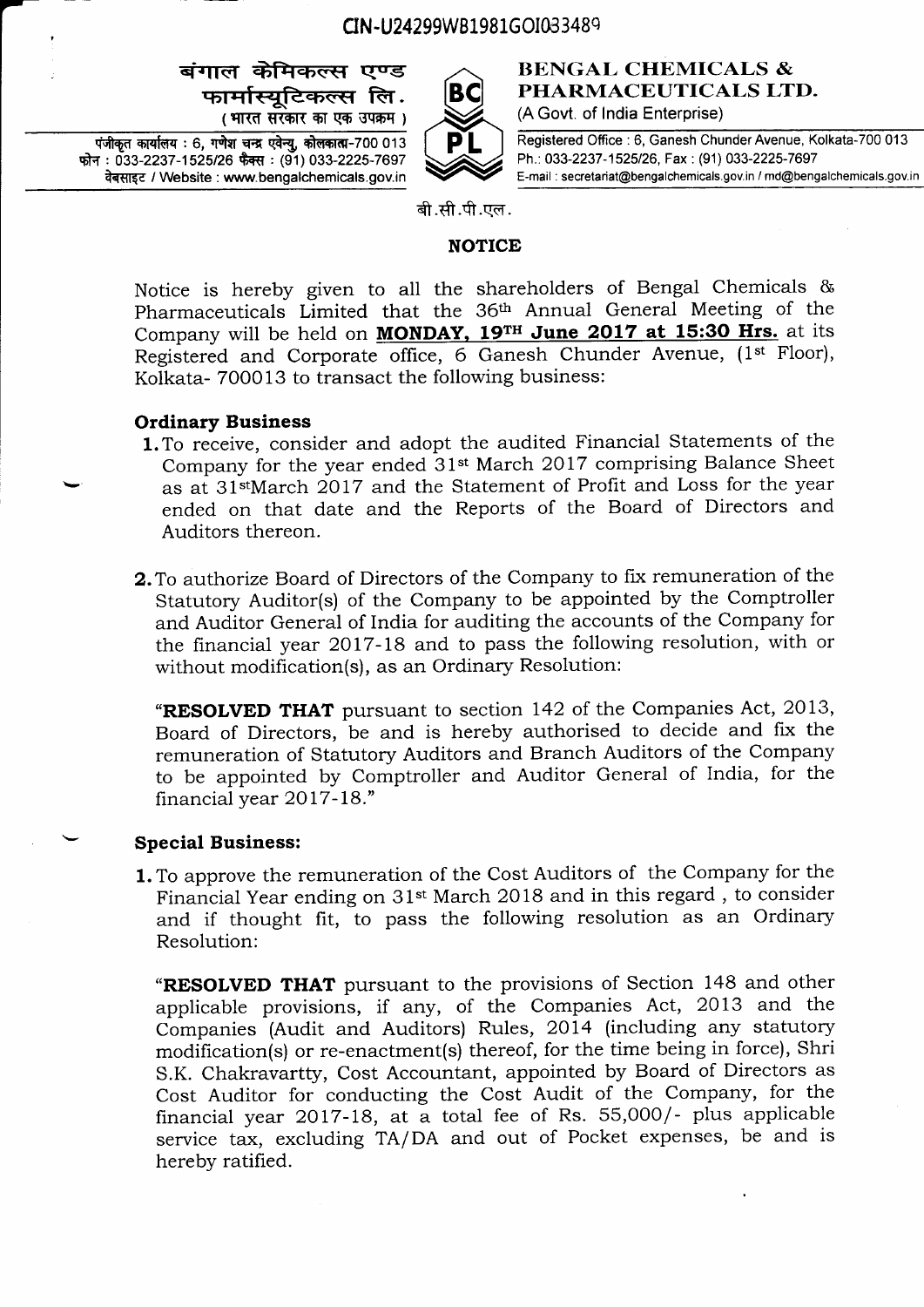ngal Chemicals & Pharmaceuticals Ltd. (A Govt. of lndia Enterprise)

(

I I

बंगाल केमिकल्स ऐंड फार्मास्यटिकल्स लि० (भारत सरकार का एक उपक्रम) कलकता

RESOLVED FURTHER THAT the Board of Directors of the Company be and is hereby authorised to do all acts and take all such steps as may be necessary, proper or expedient to give effect to this resolution."

2.To approve compliance of Guidelines on Capital Restructuring of Centrai Public Sector Enterprises (CPSEs) issued by Department of Public Enterprises:

"RESOLVED THAT pursuant to the provisions of Guidelines on Capital Restructuring of Central Public Sector Enterprises (CPSEs) issued by Department Public Enterprises (DPE), the compliance of provisions of these guidelines be and is hereby approved."

 $(207)$ By Order of Board of Directors

(PM CHANDRAIAH) DIRECTOR (FINANCE)

Date: 26th May 2017

Place: Kolkata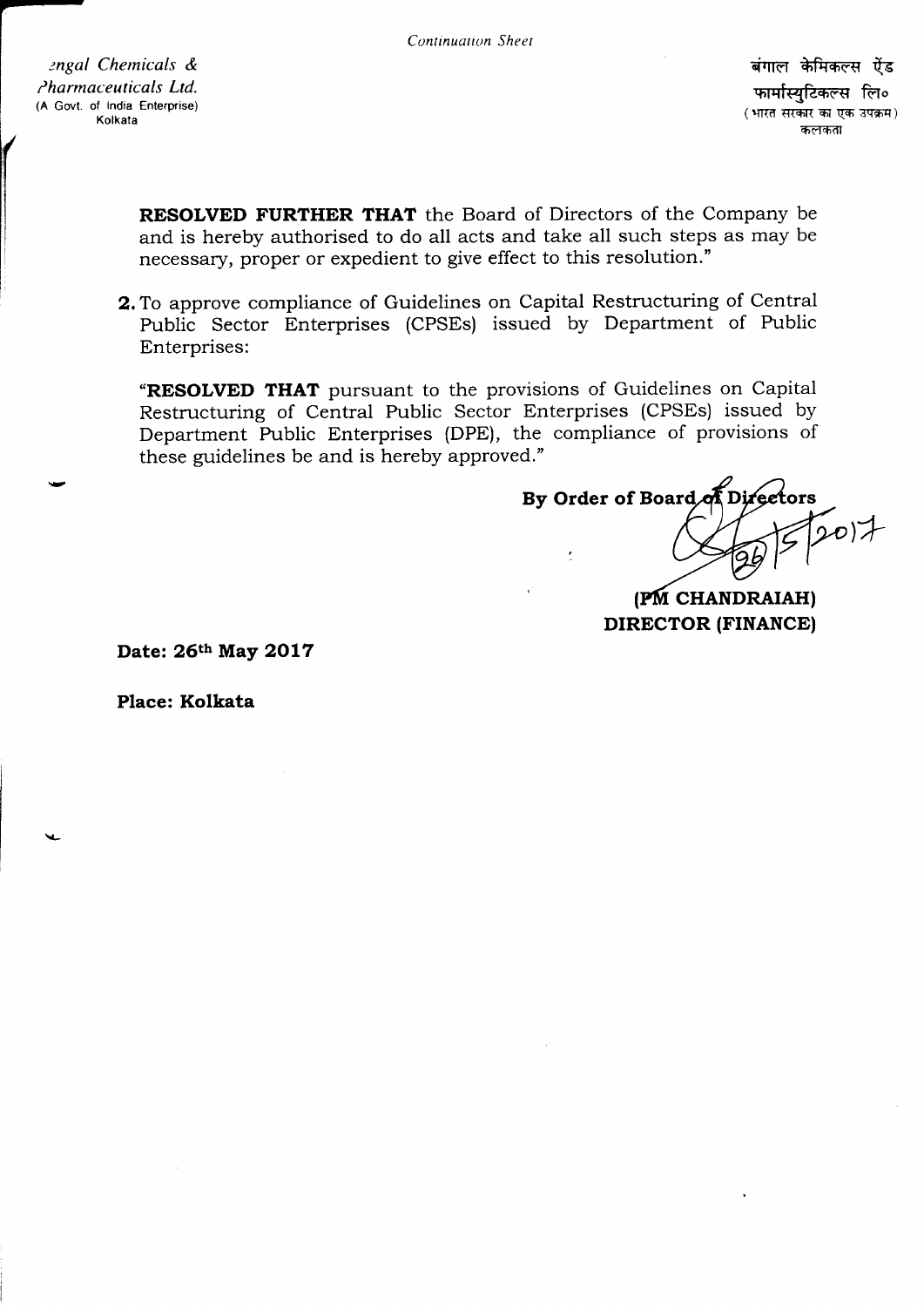engal Chemicals & Pharmaceuticals Ltd. (A Govt. of India Enterprise) Kolkata

**NOTES:** 

- 1. A MEMBER OF THE COMPANY ENTITLED TO ATTEND AND VOTE AT THE ANNUAL GENERAL MEETING IS ENTITLED TO APPOINT A PROXY IN WRITING DULY SIGNED BY HIM TO ATTEND AND VOTE INSTEAD OF HIMSELF, AND THE PROXY NEED NOT BE A MEMBER OF THE COMPANY. THE INSTRUMENT APPOINTING **DEPOSITED AT THE** SHOULD, HOWEVER, **BE PROXY** REGISTERED OFFICE OF THE COMPANY NOT LESS THAN FORTY-EIGHT HOURS BEFORE THE COMMENCEMENT OF THE MEETING. (SECTION 105 OF THE COMPANIES ACT, 2013).
- 2. Proxy Form in duplicate is attached herewith. It is requested that the members of the Company who wants to appoint his proxy, return the same duly filled, signed and stamped (Section 113 of the Companies Act, 2013).
- 3. As per the provisions of Companies Act, 2013, a person can act as a proxy on behalf of members not exceeding fifty and holding in the aggregate not more than ten percent of the total share capital of the Company. A member holding more than ten percent of the total share capital of the Company may appoint a single person as proxy and such person shall not act as a proxy for any other person or member (Section 105 of the Companies Act, 2013). A proxy form which does not state the name of the proxy or undated shall not be considered valid (Secretarial Standard on General Meeting).
- 4. Every Member entitled to vote at a meeting of the Company, or on any resolution to be moved thereat, shall be entitled during the period twenty-four hours before the time fixed for the beginning commencement of the meeting and ending with the conclusion of the meeting, to inspect the proxies lodged, at any time during the business hours of the Company provided not less than three days' notice in writing of the intention so to inspect is given to the Company.
- 5. Members who have not yet registered their e-mail id or who want to change their e-mail id are requested to approach the Company so as to receive all communications electronically including Annual Report, Notices etc. sent by Company from time to time.
- the email-id 6. The Shareholders please write to may cs@bengalchemicals.co.in df@bengalchemicals.co.in **or** for any queries/ complaints/ grievances.
- 7. Route Map indicating venue of the AGM is given at the end of the Notice.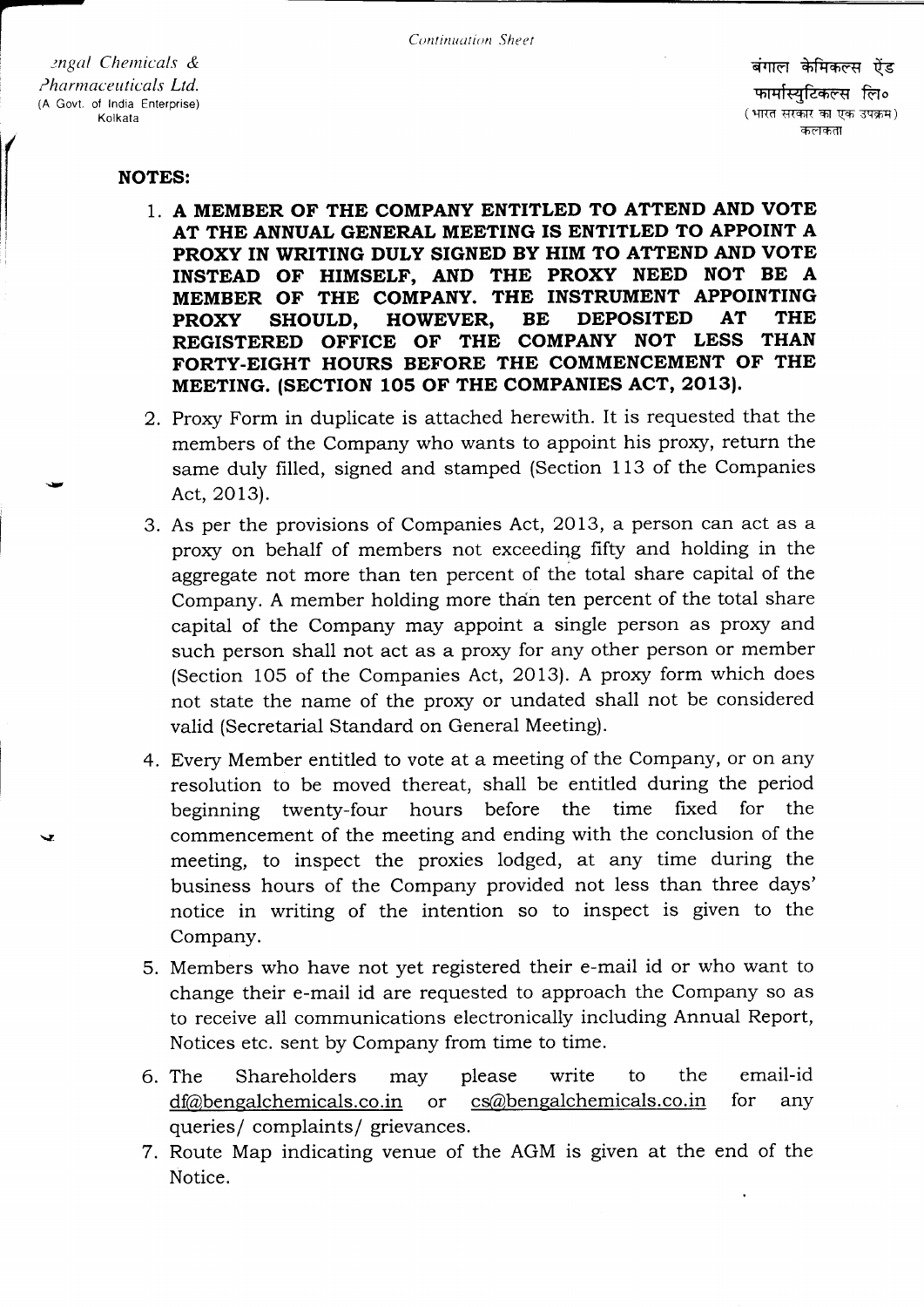engal Chemicals & Pharmaceuticals Ltd. (A Govt. of India Enterprise) Kolkata

# Statement Pursuant To Section 102(1) of the Companies Act, 2013

The following statement sets out all material facts relating to the Special Business mentioned in the accompanying Notice:

### Item No. 3

The Board, on the recommendation of the Audit Committee, has approved The Board, on the recommendation of the Frame Auditors to conduct the<br>the appointment and remuneration of the Cost Auditors to conduct the audit of the cost records of the Company, for the financial year ending on 31<sup>st</sup> March 2018 as per the following details:

| Name of the Cost Auditor | Audit Fee (In Rupees) |
|--------------------------|-----------------------|
| Shri S.K. Chakravartty   | $55,000/-$            |

In accordance with the provisions of Section 148 of the Act read with the In accordance with the previously rules, 2014, the remuneration payable to<br>Companies (Audit and Auditors) Rules, 2014, the remuneration payable to the Cost Auditors as recommended by the Audit Committee and approved by the Board of Directors, has to be ratified by the members of the Company.

Accordingly, consent of the members is sought for passing an ordinary Resolution as set out at Item No. 3 of the Notice for ratification of the remuneration payable to the Cost Auditors for the financial year ending on 31<sup>st</sup> March 2018. None of the Directors / Key Managerial Personnel of the Company / their relatives are, in any way, concerned or interested, financially or otherwise, in the resolution set out at Item No. 3 of the Notice. The Board recommends the Ordinary Resolution set out at Item No. 3 of the Notice for approval by the Members.

# Item No. 4

As per Guidelines of Capital Restructuring of CPSEs issued by Department of Public Enterprises on 20th June 2016, each CPSE shall ensure compliance of these guidelines by taking up this matter as an agenda item along with a compliance note in the Board meeting of the company convened along with a complement of the annual accounts, and requisite<br>for finalization and approval of its annual accounts, and requisite for inalization and approval of its almadi accounts, and in the Tries.<br>of shareholders/ members shall be obtained in the AGM/ EGM to be held immediately thereafter. Hence, the detail of compliance of "Capital Restructuring Guidelines for CPSEs" during the year 2016-17 is mentioned below:

| SI.                       | Provision                                                                                                                                                                                                                                                                                                        | Compliance                                                                                                                                                                                                                                                                                                                                                                          |
|---------------------------|------------------------------------------------------------------------------------------------------------------------------------------------------------------------------------------------------------------------------------------------------------------------------------------------------------------|-------------------------------------------------------------------------------------------------------------------------------------------------------------------------------------------------------------------------------------------------------------------------------------------------------------------------------------------------------------------------------------|
| <b>No</b><br>$\mathbf{1}$ | <b>Payment of Dividend:</b><br>In supersession of earlier guidelines,<br>every CPSE would pay a minimum<br>annual dividend of 30% of PAT or 5 % of   Lakh. Hence all the net profit of Rs.<br>the net-worth, whichever is higher<br>subject to the maximum dividend<br>permitted under the extant<br>provisions. | Inspite of Net Profit Rs. 451 Lakh in<br>has<br>the year 2016-17, BCPL<br>Accumulated Losses of Rs. 25705.01<br>451 Lakh for the year 2016-17 was<br>transferred to General Reserves of the<br>legal   Company. In addition to this, as per<br>Companies Act, 2013, the companies<br>having accumulated losses are not<br>required to pay dividend till all losses<br>got absorbed. |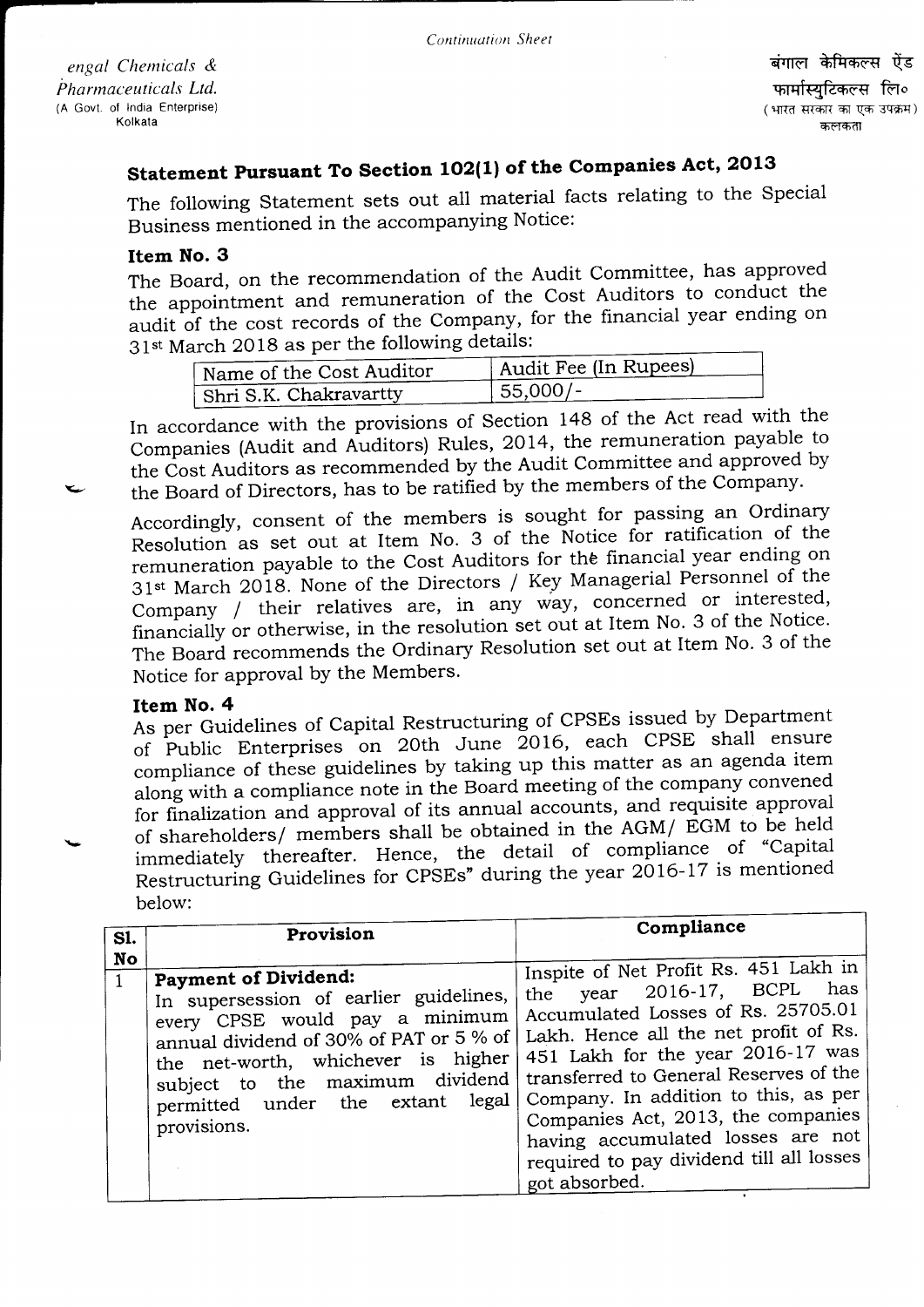engal Chemicals & Pharmaceuticals Ltd. (A Govt. of India Enterprise) Kolkata

| 2 | <b>Buy Back of Shares:</b><br>Every CPSE having net-worth of atleast<br>Rs. 2000 crore and cash and bank<br>balance of over Rs. 1000 crore shall<br>exercise the option to buy-back their<br>shares.                                                        | As on 31.03.2017, BCPL had negative<br>net-worth of Rs. 10210 Lakhs and was<br>bank balance of Rs. 265 Lakh. Hence<br>BCPL is not in a position to exercise the<br>option to buy back its Shares.                                         |
|---|-------------------------------------------------------------------------------------------------------------------------------------------------------------------------------------------------------------------------------------------------------------|-------------------------------------------------------------------------------------------------------------------------------------------------------------------------------------------------------------------------------------------|
| 3 | <b>Issue of Bonus Shares:</b><br>Every CPSE shall issue bonus shares if<br>their defined reserves and surplus is<br>equal to or more than 10 times of its<br>paid up equity share capital.                                                                  | on 31.03.2017, BCPL<br>had<br>As<br>Accumulated Losses of Rs. 25705 Lakh,<br>while paid up equity share capital of<br>the Company is Rs. 7696.04 Lakhs.<br>Hence, as per these guidelines, BCPL is<br>not required to issue bonus shares. |
| 4 | <b>Splitting of Shares:</b><br>A CPSE where market price or book<br>value of its share exceeds 50 times of its<br>face value will split-off its shares<br>appropriately provided its existing face<br>value of the share is equal to or more<br>than Rs. 1. | The book value of BCPL's shares is Rs.<br>1326.67 (Negative) / while Face Value<br>of its Share is Rs. 1000/- per share.<br>Hence, as per these guidelines, BCPL is<br>not required to split its shares.                                  |

The Board recommends the Ordinary Resolution set out at Item No. 4 of the Notice for approval by the Members.

To

╰

All Shareholders of BCPL

Copy to:

- i. A11 Directors of BCPL
- ii. Secretary to the Govt. of India, Department of Pharmaceuticals Limited Ministry of Chemicals & Fertilizers Shastri Bhawan, New Delhi-1100O1
- iii. M/s. Bhattacharya Das & Co., Statutory Auditors Statutory Auditors

By Order of Board of Difectors

 $_{\varpi}$  )  $\chi$ 

(PM CHANDRAIAH) DIRECTOR (FINANCE)

Date: 26th May 2017 Place: Kolkata